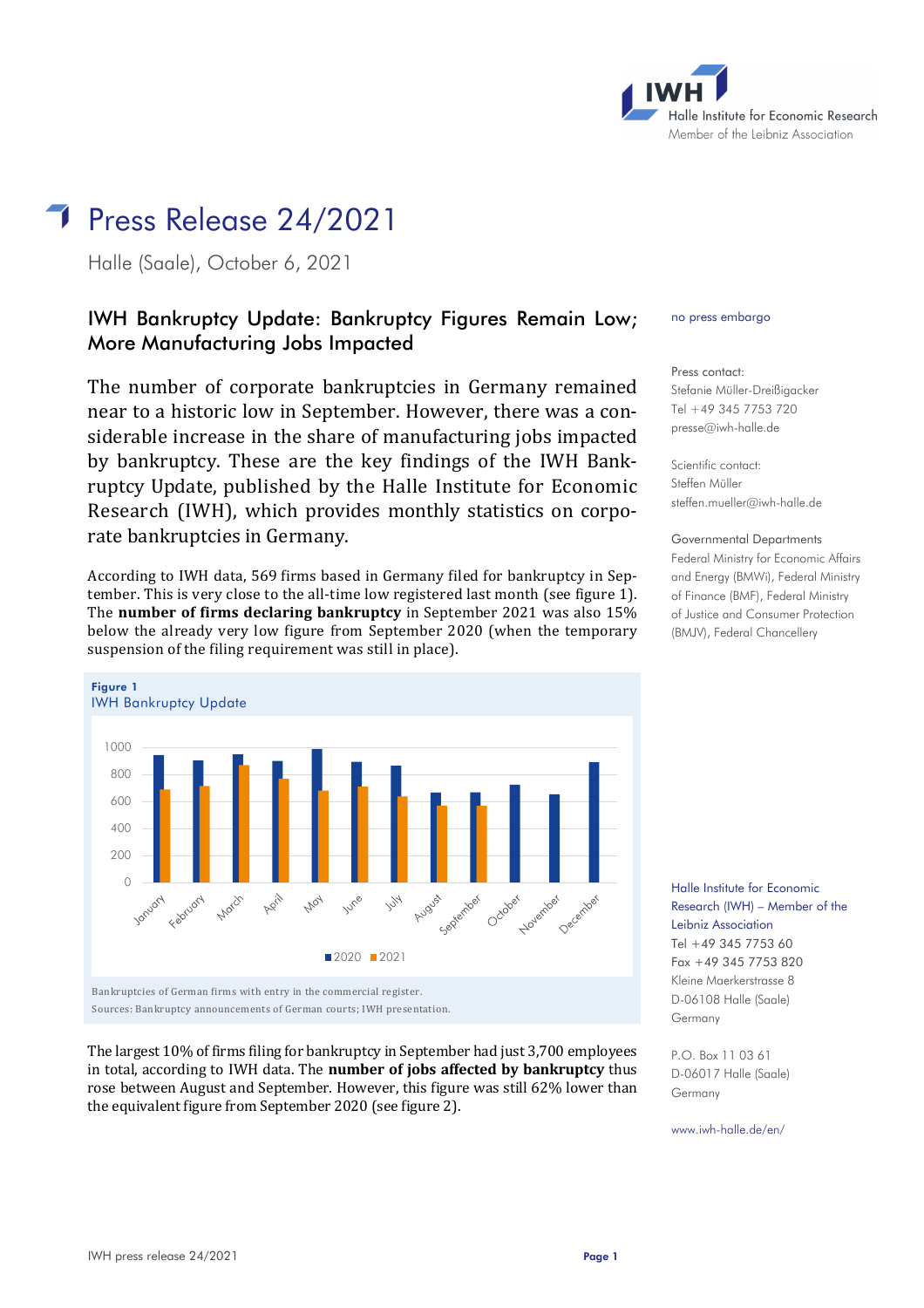

The largest 10% of firms reporting bankruptcy between January 2020 and September 2021 employed a total of approximately 180,000 people. Manufacturing jobs comprised one-quarter of this total. However, 62% of the impacted jobs in September are in the manufacturing sector. This shift cannot be explained by the bankruptcy of a few large firms.

"Individuals who lose a manufacturing job often suffer wage losses that persist for many years," explains Steffen Müller, the head of Department Structural Change and Productivity and the director of Bankruptcy Research at IWH, referring to a recent study on Germany that he co-authored. [1](#page-1-0) "When a major industrial firm goes bankrupt, employees can anticipate significant and lasting wage losses. These losses are many times higher than the losses incurred from the bankruptcy of small non-manufacturing firms," Müller says.

The IWH Bankruptcy Update is a flash indicator, delivering fast, reliable information on insolvencies of firms with entry in the commercial register in Germany two months ahead of the comprehensive official statistics. It is based on public bankruptcy announcements of German courts combined with balance sheet information of the concerned firms. Deviations from official statistics are small (see figure 3). The IWH Bankruptcy Research Unit is among Germany's leading investigators of the causes and consequences of corporate bankruptcy.

For more on the IWH Bankruptcy Research Unit and the methodology underlying it, please visit [https://www.iwh-halle.de/en/research/data-and-analysis/iwh-bank](https://www.iwh-halle.de/en/research/data-and-analysis/iwh-bankruptcy-research/) [ruptcy-research/.](https://www.iwh-halle.de/en/research/data-and-analysis/iwh-bankruptcy-research/)

<span id="page-1-0"></span><sup>1</sup> *Fackler, D.; Müller, S.; Stegmaier, J.*: Explaining Wage Losses after Job Displacement: Employer Size and Lost Firm Wage Premiums, in[: Journal of the European Economic Association, 2021.](https://academic.oup.com/jeea/advance-article/doi/10.1093/jeea/jvab022/6284041)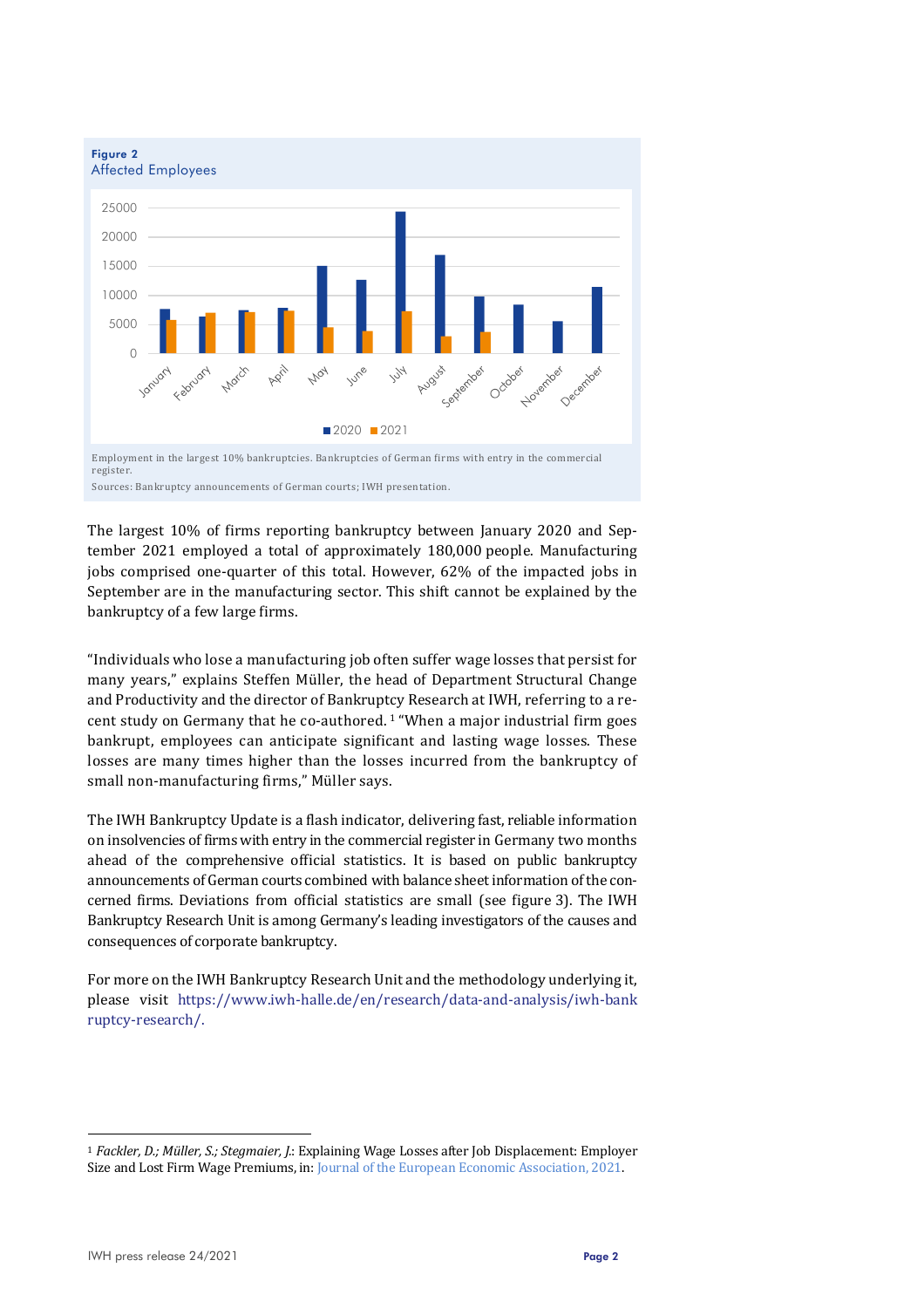

### Scientific contact

Professor Dr Steffen Müller Tel +49 345 7753 708 [Steffen.Mueller@iwh-halle.de](mailto:Steffen.Mueller@iwh-halle.de)

#### Press contact

Stefanie Müller-Dreißigacker Tel +49 345 7753 720 [presse@iwh-halle.de](mailto:presse@iwh-halle.de) 

## **I** IWH on [Twitter](https://twitter.com/iwh_halle) f IWH on [Facebook](https://www.facebook.com/Leibniz-Institut-f%C3%BCr-Wirtschaftsforschung-Halle-IWH-882512998544918/)

The IWH [list of experts](https://www.iwh-halle.de/en/press/topic-related-experts/) provides an overview of IWH research topics and the researchers and scientists in these areas. The relevant experts for the topics listed there can be reached for questions as usual through the IWH [Press Office.](https://www.iwh-halle.de/en/about-the-iwh/research-departments/detail/public-relations/)

The Halle Institute for Economic Research (IWH) – Member of the Leibniz Association was founded in 1992. With its four research departments – Macroeconomics; Financial Markets; Structural Change; Laws, Regulations and Factor Markets –, IWH conducts economic research and provides economic policy recommendations, which are founded on evidence-based research. With the IWH's guiding theme "From Transition to European Integration", the institute's research concentrates on the determinants of